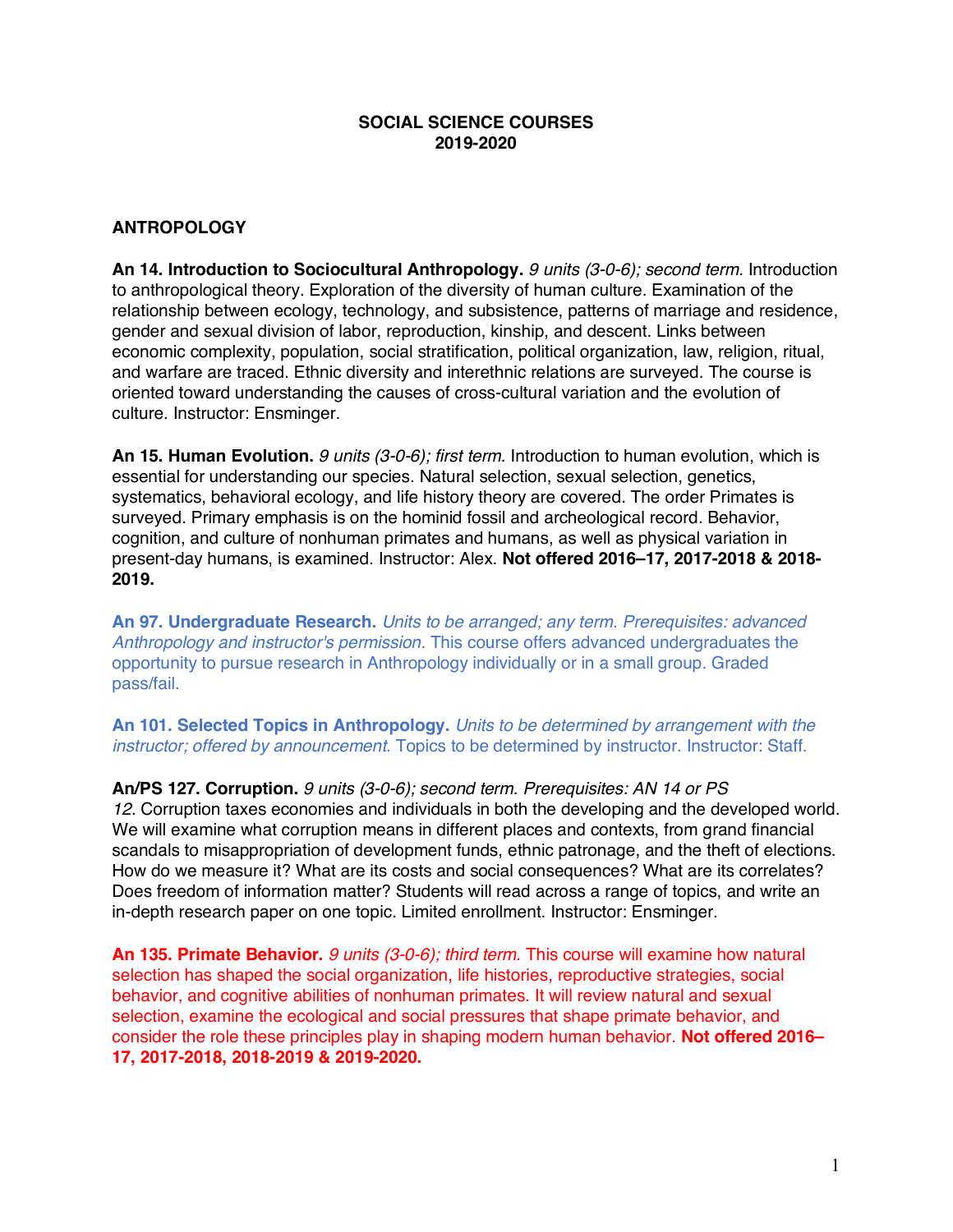## **BUSINESS, ECONOMICS, AND MANAGEMENT**

**BEM/Ec/PS 80. Frontiers in Social Sciences.** *1 unit (1-0-0); first term.* Weekly seminar by a member of the Caltech Social Sciences faculty to discuss a topic of their current research or teaching at an introductory level. The course can be used to learn more about different areas of study and about undergraduate courses within the Social Sciences. The course will also be useful to those interested in pursuing the BEM, EC or PS options, or participating in research (SURF, for example) under supervision of the Social Science faculty. Graded pass/fail. Instructor: Cvitanic.

BEM 97. Undergraduate Research. *Units to be arranged; any term. Prerequisites: advanced BEM and instructor's permission.* **This course offers advanced undergraduates the opportunity to pursue research on a business problem individually or in a small group. Graded pass/fail.**

**BEM 101. Selected Topics in Business Economics and Management.** *Units to be determined by arrangement with the instructor; offered by announcement.* Topics to be determined by instructor. Instructors: Staff, visiting lecturers.

**BEM 102. Introduction to Accounting.** *9 units (3-0-6); third term.* This course provides the knowledge and skills necessary for the student to understand financial statements and financial records and to make use of the information for management and investment decisions. Topics include: an overview of financial statements and business decisions; the balance sheet, the income statement, and the cash flow statement; sales revenue, receivables, and cash; cost of goods sold and inventory; long-lived assets and depreciation, and amortization; current and long-term liabilities; owners' equity; investments in other corporations and an introduction to financial statement analysis. Instructor: Ewens.

**BEM 103. Introduction to Finance.** *9 units (3-0-6); second term. Prerequisites: Ec 11 required; Ma 1abc.* Finance, or financial economics, covers two main areas: asset pricing and corporate finance. For asset pricing, a field that studies how investors value securities and make investment decisions, we will discuss topics like prices, risk, and return, portfolio choice, CAPM, market efficiency and bubbles, interest rates and bonds, and futures and options. For corporate finance, a field that studies how firms make financing decisions, we will discuss topics like security issuance, capital structure, and firm investment decisions (the net present value approach, and mergers and acquisitions). In addition, if time permits, we will cover some topics in behavioral finance and household finance such as limits to arbitrage and investor behavior. Instructor: Jin.

**BEM 104. Investments.** *9 units (3-0-6); third term. Prerequisites: Ec 11, BEM 103, some familiarity with statistics.* Examines the theory of financial decision making and statistical techniques useful in analyzing financial data. Topics include portfolio selection, equilibrium security pricing, empirical analysis of equity securities, fixed-income markets, market efficiency, and risk management. Instructor: Roll.

**BEM 105 Options.** *9 units (3-0-6); first term. Prerequisites: One of the following: Ec 122, Ge/ESE 118, Ma 1/103, MA 112a, MA 112b, or instructor's permission; BEM 103 strongly recommended; some familiarity with differential equations is helpful.* An introduction to option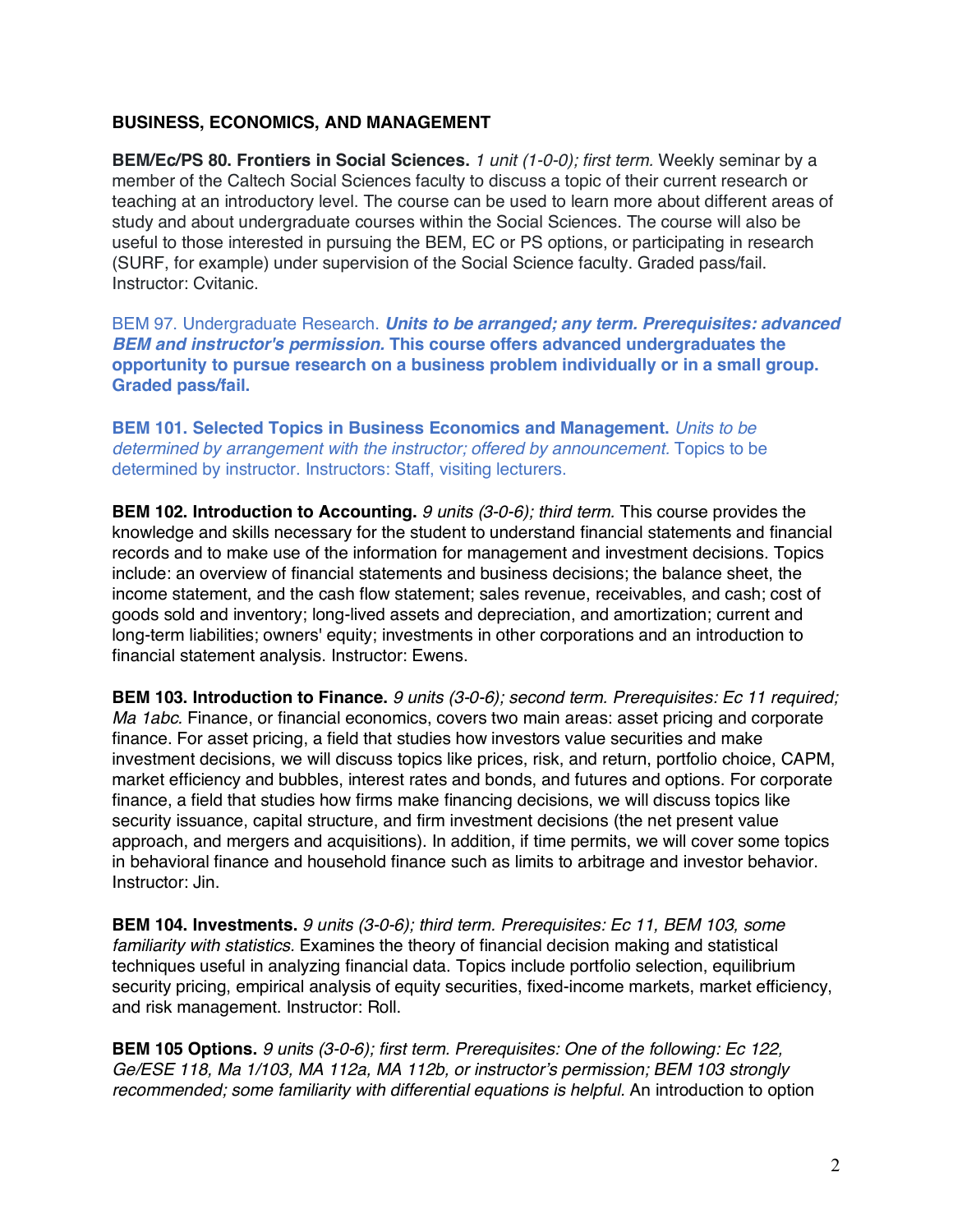pricing theory and risk management in the discrete-time, binomial tree model, and the continuous-time Black-Scholes-Merton framework. Both the partial differential equations approach and the martingale approach (risk-neutral pricing by expected values) will be developed. The course will cover the basics of Stochastic, Ito Calculus. Since 2015, the course is offered in the flipped format: the students are required to watch lectures online, while problem solving and case and paper presentations are done in class. Instructor: Cvitanic.

**BEM 107. Applied Corporate Finance and Investment Banking.** *9 units (3-0-6); third term. Prerequisites: BEM 103.* This course builds on the concepts introduced in BEM 103 and applies them to current issues related to the financial management, regulation, and governance of both ongoing corporations and new start-up companies. The fundamental theme is valuation. The course discusses how valuation is affected by, among others, the role of directors, regulation of mergers and acquisitions, and management incentives. Instructors: Cornell. **Not offered 2019- 2020.**

**BEM 109. Fixed-Income and Credit-Risk Derivatives.** *9 units (3-0-6); second term. Prerequisites: BEM 105.* An introduction to the models of interest rates, credit/default risk, and risk management. The focus is on continuous time models used in the practice of Financial Engineering for pricing and hedging fixed income securities. Two main models for credit risk are considered: structural and reduced form/intensity models. Instructors: Cvitanic. **Not offered 2017-2018, 2018-2019 & 2019-2020.**

**BEM 110. Venture Capital.** *9 units (3-0-6); second term. Prerequisites: BEM 102, 103.* An introduction to the theory and practice of venture capital financing of start-ups. This course covers the underlying economic principles and theoretical models relevant to the venture investment process, as well as the standard practices used by industry and detailed examples. Topics include: The history of VC; VC stages of financing; financial returns to private equity; LBOs and MBOs; people versus ideas; biotech; IPOs; and CEO transitions. Instructors: Ewens.

**BEM 111. Quantitative Risk Management.** *9 units (3-0-6); second term. Prerequisites: GE/ACM 118, BEM 105, or Ma 112.* An introduction to financial risk management. Concepts of Knightian risk and uncertainty; coherent risk; and commonly used metrics for risk. Techniques for estimating equity risk; volatility; correlation; interest rate risk; and credit risk are described. Discussions of fat-tailed (leptokurtic) risk, scenario analysis, and regime-switching methods provide an introduction to methods for dealing with risk in extreme environments. Instructor: Winston.

**BEM 112. International Financial Markets.** *9 units (3-0-6); second term. Prerequisites: BEM 103 or instructor permission.* The course offers an introduction to international financial markets, their comparative behavior, and their inter-relations. The principal focus will be on assets traded in liquid markets: currencies, equities, bonds, swaps, and other derivatives. Attention will be devoted to (1) institutional arrangements, taxation, and regulation, (2) international arbitrage and parity conditions, (3) valuation, (4) international diversification and portfolio management, (5) derivative instruments, (6) hedging, (7) dynamic investment strategies, (8) other topics of particular current relevance and importance. **Not offered 2018-2019 & 2019-2020.**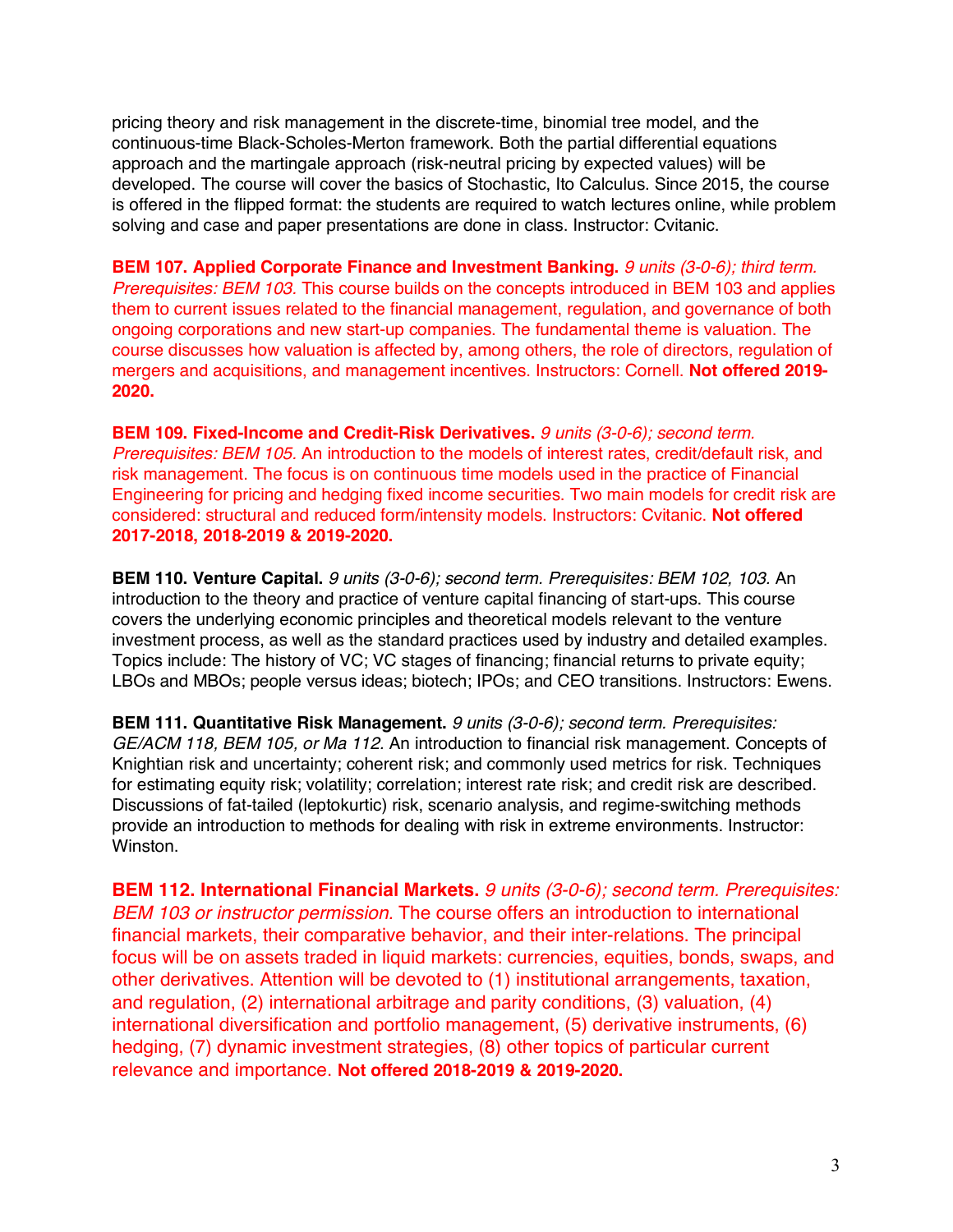**BEM 117. Behavioral Finance.** *9 units (3-0-6); third term. Prerequisites: Students are recommended (but not required) to take BEM 103 to become familiar with some basic concepts in finance.* Much of modern financial economics works with models in which agents are fully rational, in that they maximize expected utility and use Bayes' law to update their beliefs. Behavioral finance is a large and active field that develops and studies models in which some agents are less than fully rational. Such models have two building blocks: limits to arbitrage, which makes it difficult for rational traders to undo the dislocations caused by less rational traders; and psychology, which provides guidance for the kinds of deviations from full rationality we might expect to see. We discuss these two topics and consider a number of applications: asset pricing; individual trading behavior; the origin of bubbles; and financial crises. Instructor: Jin.

**BEM/Ec/ESE 119. Environmental Economics.** *9 units (3-0-6); first term. Prerequisites: Ec 11 or equivalent.* This course provides a survey from the perspective of economics of public policy issues regarding the management of natural resources and the protection of environmental quality. The course covers both conceptual topics and recent and current applications. Included are principles of environmental and resource economics, management of nonrenewable and renewable resources, and environmental policy with the focus on air pollution problems, both local problems (smog) and global problems (climate change). Instructor: Ledyard.

**BEM/Ec 150. Business Analytics.** *9 units (3-0-6); first term. Prerequisites: GE/ESE 118 or Ec 122, and knowledge of R.* This class teaches how to use very large, cross-media datasets to infer what variables influence choices and trends of economic and business interest. Topics include database management, cleaning and visualization of data, statistical and machine learning methods, natural language processing, social and conventional media, personal sensors and devices, sentiment analysis, and controlled collection of data (including experiments). Grades are based on hands-on data analysis homework assignments and detailed analysis of one dataset. **Not offered 2018-2019 & 2019-2020.**

#### **ECONOMICS**

**Ec 11. Introduction to Economics.** *9 units (3-2-4); first, second terms.* An introduction to economic methodology, models, and institutions. Includes both basic microeconomics and an introduction to modern approaches to macroeconomic issues. Students are required to participate in economics experiments. Instructors: Plott, Rangel.

**Ec 97. Undergraduate Research.** *Units to be arranged; any term. Prerequisites: Advanced economics and instructor's permission.* This course offers advanced undergraduates the opportunity to pursue research in Economics individually or in a small group. Graded pass/fail.

**Ec 98 abc. Senior Research and Thesis.** *Prerequisite: instructor's permission.* Senior economics majors wishing to undertake research may elect a variable number of units, not to exceed 12 in any one term, for such work under the direction of a member of the economics faculty.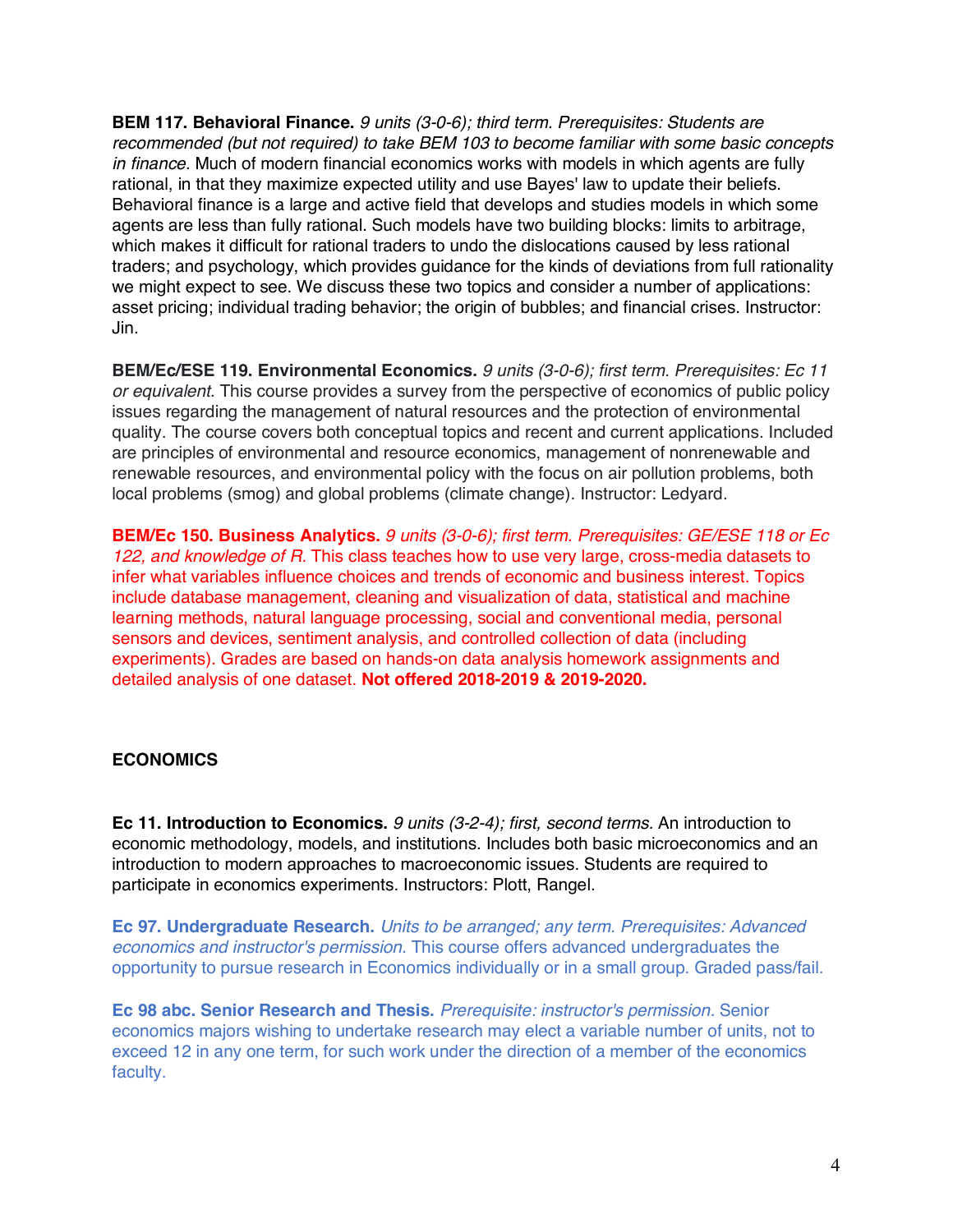**Ec 101. Selected Topics in Economics.** *Units to be determined by arrangement with the instructor; offered by announcement.* Topics to be determined by instructor. Instructors: Staff, visiting lecturers.

**Ec 105. Industrial Organization.** *9 units (3-0-6); first term. Prerequisites: Ec 11 or equivalent.*A study of how technology affects issues of market structure and how market structure affects observable economic outcomes, such as prices, profits, advertising, and research and development expenditures. Emphasis will be on how the analytic tools developed in the course can be used to examine particular industries—especially those related to internet commerce—in detail. Each student is expected to write one substantial paper. Instructor: Shum

**Ec/Psy 109. Frontiers in Behavioral Economics.** *9 units (3-0-6), first term. Prerequisites: Ec 11.* Behavioral economics studies agents who are biologically limited in computational ability, willpower and pure self-interest. An important focus is how those limits interact with economic institutions and firm behavior. This reading-driven course will cover new papers that are interesting and draw attention to a topic of importance to economics. Readings will cover lab and field experiments, axiomatic models of behavioral phenomena, and welfare. Each weekly discussion will begin with a 10-minute overview, then an inspection of the paper's scientific machinery, judge whether its conclusions are justified, and speculate about the scope of its generalizability. It should help students as referees and as writers. Assignments are two 1000 word summary-critiques. Instructor: Camerer.

**EC/ACM/CS 112. Bayesian Statistics***. 9 units (3-0-6); second term***.** *Pre-requisites: Ma 3, ACM/EE 116 or equivalent.* This course provides an introduction to Bayesian Statistics and its applications to data analysis in various fields. Topics include: discrete models, regression models, hierarchical models, model comparison, and MCMC methods. The course combines an introduction to basic theory with a hands-on emphasis on learning how to use these methods in practice so that students can apply them in their own work. Previous familiarity with frequentist statistics is useful but not required. Instructor: Rangel

**Ec117. Matching Markets.** 9 units (3-0-6); third term. We will tackle the fundamental question of how to allocate resources and organize exchange in the absence of prices. Examples includes finding a partner, allocating students to schools, and matching donors to patients in the context of organ transplantations. While the main focus will be on formal models, we will also reason about the practical implications of the theory. Instructure: Pomatto.

**Ec 121 ab. Theory of Value.** *9 units (3-0-6); first, third terms. Prerequisites: Ec 11 and Ma 2 (may be taken concurrently).* A study of consumer preference, the structure and conduct of markets, factor pricing, measures of economic efficiency, and the interdependence of markets in reaching a general equilibrium. Instructors: Border, Schenone.

**Ec 122. Econometrics.** *9 units (3-0-6); first term. Prerequisites: Ma 3.* The application of statistical techniques to the analysis of economic data. Instructor: Sherman.

#### **Ec 123. Econometric Analysis of Discrete Choice.** *9 units (3-0-6); second*

*term. Prerequisites: Ec 122.* This course uses advanced econometric tools to analyze why people make the choices that they do in many domains- whether to make investments in peerto-peer lending, consumer shopping between brands, where to go to college (Caltech or MIT?),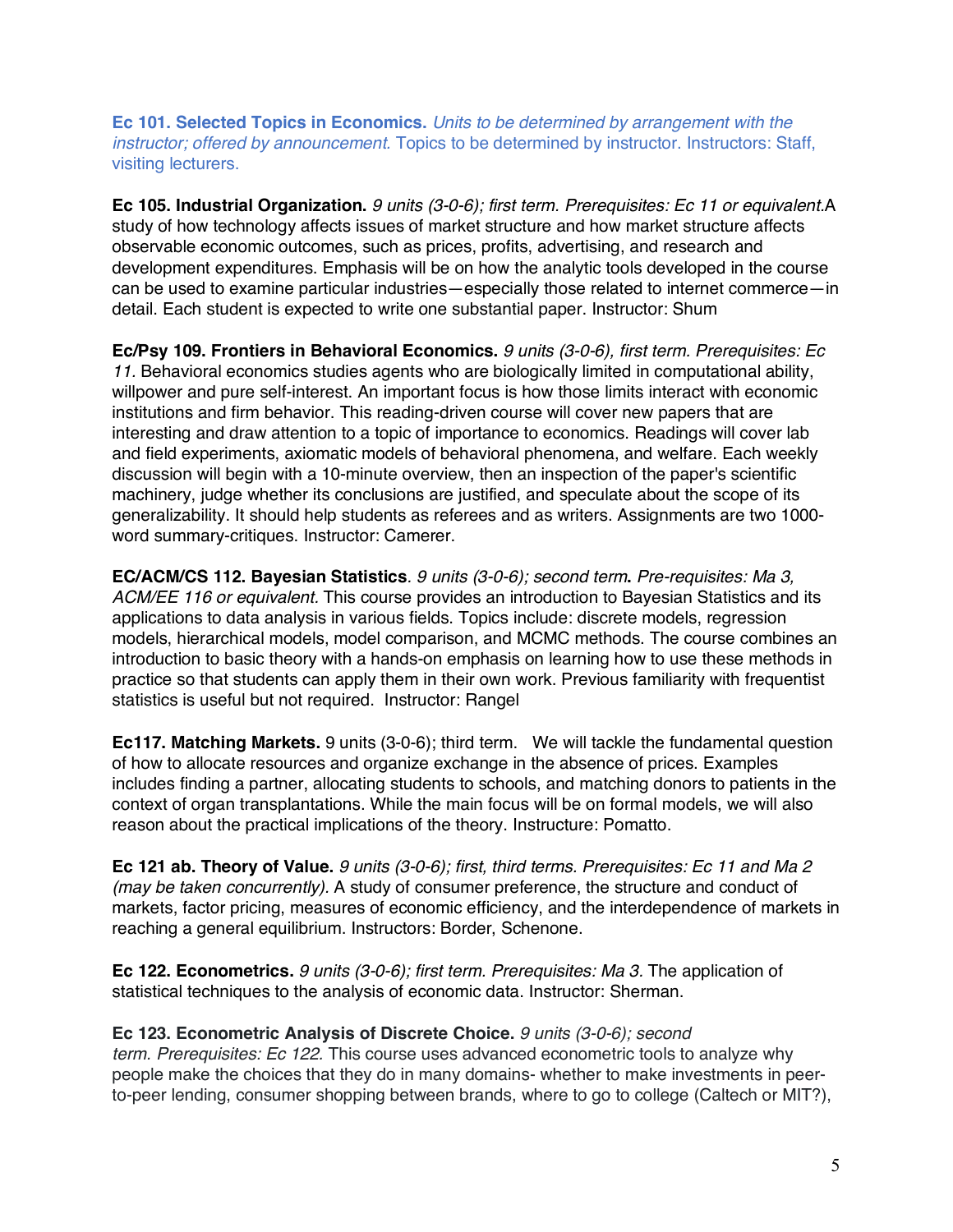choosing between modes of transportation (car, metro, Uber/Lyft, or bicycle), etc. We will focus on applications of discrete choice models (in which the dependent variable to be explained is usually a 0-1, Yes or No choice). The statistical models create estimates of behavioral parameters which describe numerically how much people value different goods or outcomes and how random their responses are. Models studied include logit, nested logit, probit, and mixed logit etc. Simulation techniques that allow estimation of otherwise intractable models will also be discussed. Models of this kind are routinely used in business and government, but are often misused and misinterpreted unless they are deeply understood. Instructor: Xin.

**Ec/SS 124. Identification Problems in the Social Sciences.** *9 units (3-0-6); second term. Prerequisites: Ec 122.* Statistical inference in the social sciences is a difficult enterprise whereby we combine data and assumptions to draw conclusions about the world we live in. We then make decisions, for better or for worse, based on these conclusions. A simultaneously intoxicating and sobering thought! Strong assumptions about the data generating process can lead to strong but often less than credible (perhaps incredible?) conclusions about our world. Weaker assumptions can lead to weaker but more credible conclusions. This course explores the range of inferences that are possible when we entertain a range of assumptions about how data is generated. We explore these ideas in the context of a number of applications of interest to social scientists. Instructors: Sherman.

**Ec/SS 129. Economic History of the United States.** *9 units (3-0-6); second term. Prerequisites: Ec 11.* An examination of certain analytical and quantitative tools and their application to American economic development. Each student is expected to write two substantial papers - drafts will be read by instructor and revised by students. **Not offered 2016- 2017, 2017–2018, 2018-2019 & 2019-2020.**

**Ec/SS 130. Economic History of Europe from the Middle Ages to the Twentieth Century.** *9 units (3-0-6); third term. Prerequisites: Ec 11.* Employs the theoretical and quantitative techniques of economics to help explore and explain the development of the European cultural area between 1000 and 1980. Topics include the rise of commerce, the demographic transition, the Industrial Revolution, and changes in inequality, international trade, social spending, property rights, and capital markets. Each student is expected to write nine weekly essays and a term paper. **Not offered 2016-2017, 2017–2018 & 2018-2019 & 2019-2020.**

**Ec 131. Market Design.** *9 units (3-0-6); first term. Prerequisites: Ec 11, Ec 121, and PS/Ec 172.* The class studies different mechanisms to allocate a scarce resource, frequently called markets, using theoretical models. We will cover centralized markets, which clear via a single price, waiting or rationing, or use centralized algorithms to allocate demand and supply; decentralized markets, which clear via search; and auction markets. In each case, we will study how market rules determine the incentives of market participant and how to design these markets, focusing on efficiency and revenue maximization. Applications to electricity markets, concert tickets, ride-sharing, labor markets, school choice, dating markets, sponsored search ad auctions, and spectrum auctions will be covered. Instructor: Doval.

**Ec 135. Economics of Uncertainty and Information.** *9 units (3-0-6); first term. Prerequisites: Ec 11.* An analysis of the effects of uncertainty and information on economic decisions. Included among the topics are individual and group decision making under uncertainty, expected utility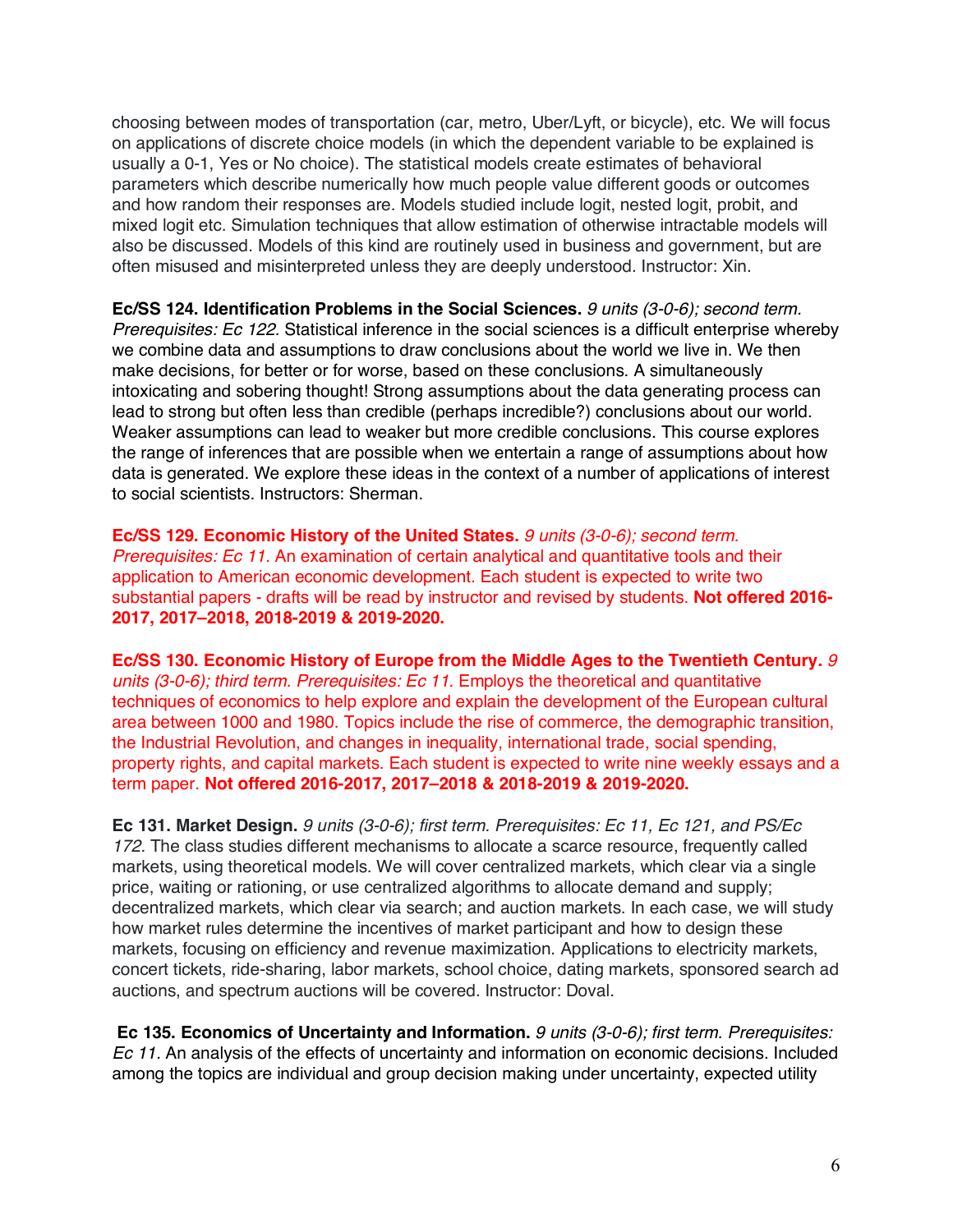maximization, insurance, financial markets and speculation, product quality and advertisement, and the value of information. Instructor: Agranov.

**Ec 136. Behavioral Decision Theory.** *9 units (3-0-6); second term. Prerequisites: Ma 3. Ec 121 is recommended as background, but is not a prerequisite.* This course is an intermediatelevel class on individual-level theory. The method used posits precise assumptions about general behavior (axioms) then finds equivalent ways to model them in mathematically convenient terms. We will cover both the traditional "rational'' approach, and more recent "behavioral'' models that incorporate psychological principles, in domains of intertemporal choice, random (stochastic) choice, menu choice, and revealed preferences. Students are expected to understand rigorous mathematical proofs. The class also includes serious discussion of the value of experimental evidence motivating new theories. Instructors: Saito.

**Ec 140. Economic Progress.** *9 units (3-0-6); third term. Prerequisites: Ec 11 and Ma 2; Ec 122 recommended.* is course examines the contemporary literature on economic growth and development from both a theoretical and historical/empirical perspective.Topics include a historical overview of economic progress and the lack thereof; simple capital accumulation models; equilibrium/planning models of accumulation; endogenous growth models; empirical tests of convergence; the measurement and role of technological advancement; and the role of trade, institutions, property rights, human capital, and culture. Instructors: Hoffman.

**CS/SS/Ec 149. Introduction to Algorithmic Economics.** *9 units (3-0-6); second term* This course will equip students to engage with active research at the intersection of social and information sciences, including: algorithmic game theory and mechanism design; auctions; matching markets; and learning in games. **Not offered 2018-2019 & 2019-2020.**

**Ec/PS 160 abc. Laboratory Experiments in the Social Sciences.** *9 units (3-3-3); first, second, third terms. Section a required for sections b and c.* An examination of recent work in laboratory testing in the social sciences with particular reference to work done in social psychology, economics, and political science. Students are required to design and conduct experiments. Instructor: Plott.

**Ec 181 ab. Convex Analysis and Economic Theory.** *9 units (3-0-6); first, second terms. Prerequisites: Ma 2 ab, Ec 121 a.* Introduction to the use of convex analysis in economic theory. Includes a rigorous discussion of separating hyperplane theorems, continuity and differentiability properties of convex and concave functions, support functions, subdifferentials, Fenchel conjugacy, saddle-point theory, theorem of the alternative, and linear programming. Emphasis is on the finite-dimensional case, but infinite-dimensional spaces will be discussed. Applications to the theory of cost and production functions, decision theory, and game theory. Instructor: Border.

## **POLITICAL SCIENCE**

**PS 12. Introduction to Political Science.** *9 units (3-0-6); first, third terms.* Introduction to the tools and concepts of analytical political science. Subject matter is primarily American political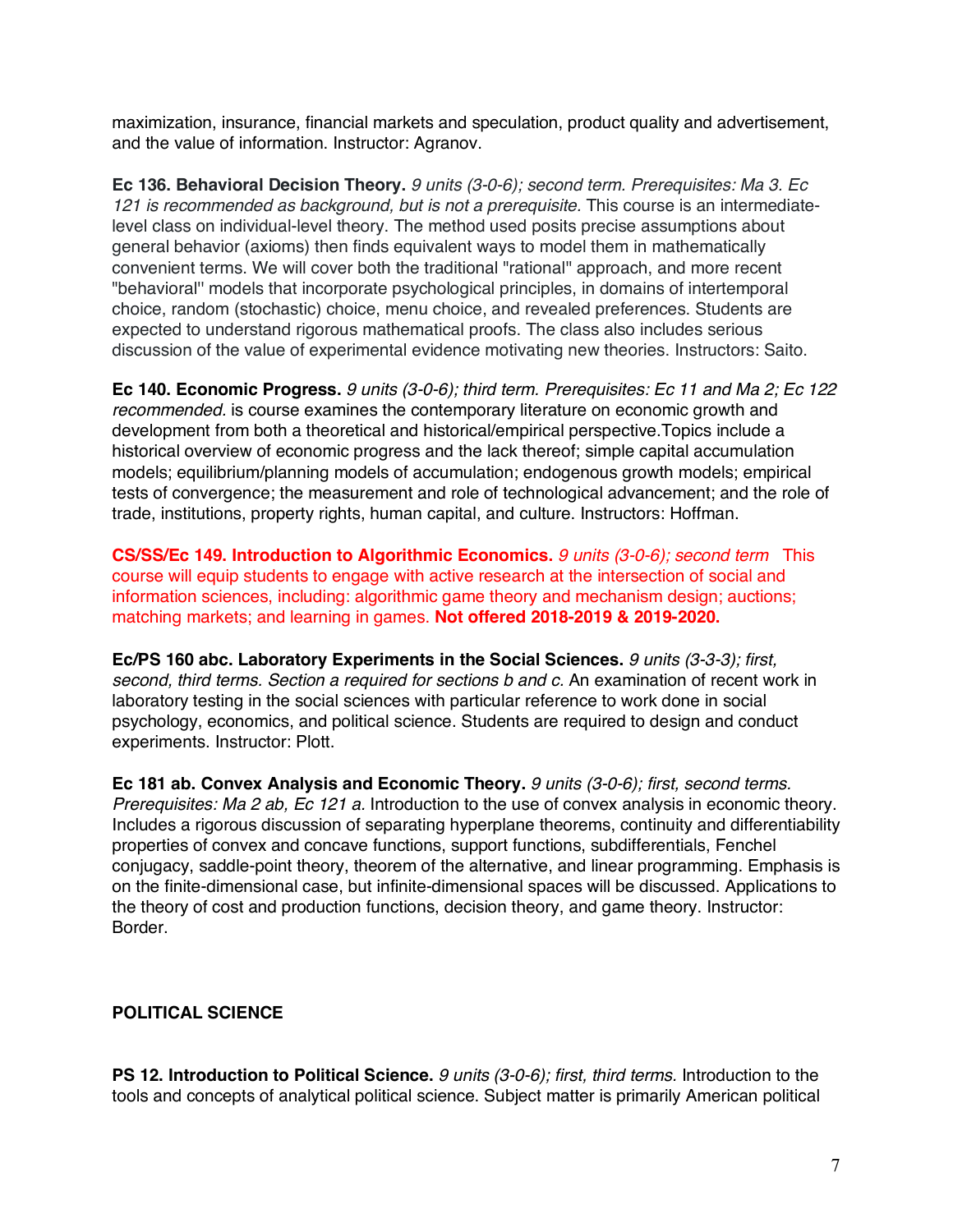processes and institutions. Topics: spatial models of voting, redistributive voting, games, presidential campaign strategy, Congress, congressional-bureaucratic relations, and coverage of political issues by the mass media. Instructors: Ordeshook, Kiewiet.

**PS 20. Political-Economic Development and Material Culture.** *9 units (3-0-6); second term.* During the 19th-century the American economy, despite the Civil War, caught up to and surpassed all European economies. How did the likes of Singer, John Deere and Seth Thomas - - latecomers to the markets they served - come to dominate those markets both domestically and internationally? Why did the technology of interchangeable parts and mass production become known as 'the American system' when much of that technology was imported from Europe? What role did government play in facilitating or thwarting innovation and economic growth? This course will explore such questions as reflected in the ordinary things people collect under the label 'antiques'. What do we learn from the fact that we can document a half dozen American manufacturers of apple peelers but not a single comparable European company? Why is the hand sewn quilt a nearly unique American folk art form and what does the evolution of quilting patterns tell us about technology and economic prosperity? What do baking powder cans as a category of collectible tell us about the politics of federal versus state regulation? Students will be expected to each choose a topic that asks such questions and to explore possible answers, all with an eye to understanding the interplay of economics, politics, and demography.Instructor: Ordeshook.

**PS 97. Undergraduate Research.** *Unites to be arranged; any term.Prerequisites: advanced political science and instructor's permission.* This course offers advanced undergraduates the opportunity to pursue research in political science individually or in a small group. Graded pass/fail.

**PS 99 ab. Political Science Research Seminar.** *9 units (3-0-6); first, second terms. Prerequisites: political science major; completion of a required PS course for major.* Development and presentation of a major research paper on a topic of interest in political science or political economy. The project will be one that the student has initiated in a political science course he or she has already taken from the PS courses required for the PS option, numbered above 101. This course will be devoted to understanding research in political science, and basic political science methodology. Students will be exposed to current research journals, work to understand a research literature of interest, and work to formulate a research project. Fulfills the Institute scientific writing requirement. Instructor: Ordeshook

**PS 101. Selected Topics in Political Science.** *Units to be determined by arrangement with the instructor; offered by announcement.* Instructor: Staff.

**PS 120. American Electoral Behavior and Party Strategy.** *9 units (3-0-6); third term.* A consideration of existing literature on the voting behavior of the citizen, and an examination of theoretical and empirical views of the strategies followed by the parties. Two substantial papers are expected of students. Instructor: Alvarez.

**PS 121. Analyzing Congress.** *9 units (3-0-6); first term.* Introduction to the US Congress with an emphasis on thinking analytically and empirically about the determinants of Congressional behavior. Among the factors examined are the characteristics and incentives of legislators, rules governing the legislative process and internal organization, separation of powers, political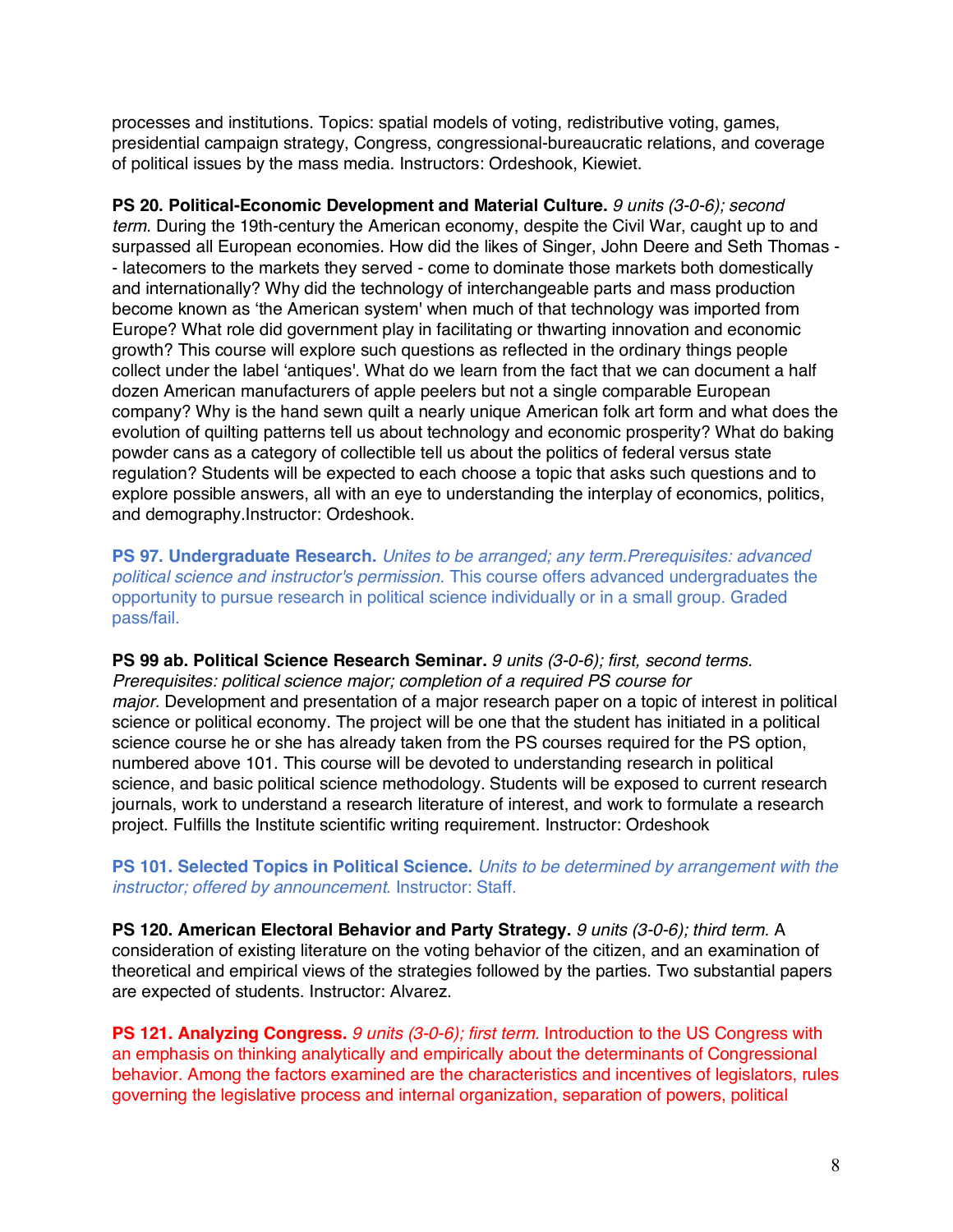parties, Congressional elections, and interest group influence. Instructor: Hirsch. **Not offered 2019-2020.**

**PS 122. Political Representation.** *9 units (3-0-6); third term. Prerequisite: PS 12.* Theory, practice, and consequence of political representation in the electoral context. Topics include the concept of representation; how the degree of representation of various groups and interests (such as ethnic and racial) is affected by different electoral rules; and the impact of representation of minorities on public policies. The primary focus is on the empirical literature pertaining to the United States, but examples from other countries are also examined for comparative purposes. Instructor: Gilibisco. **Not offered 2019-2020.**

**PS 123. Regulation and Politics.** *9 units (3-0-6); second term. Prerequisite: PS 12.* This course will examine the historical origins of several regulatory agencies and trace their development over the past century or so. It will also investigate a number of current issues in regulatory politics, including the great discrepancies that exist in the cost-effectiveness of different regulations, and the advent of more market-based approaches to regulations instead of traditional "command-and-control." Not offered on a pass/fail basis. Instructor: Kiewiet.

**PS 125. Political Conflict.** *9 units (3-0-6); second term.* This course examines the causes of and solutions for conflict and violence: Why do wars occur and how do we stop them? We cover topics such as terrorism, ethnic violence, civil wars, the Israeli-Palestinian conflict, repression, revolutions, and inter-state wars. We study these phenomena using the rational choice framework and modern tools in data analysis. The goals of the class are to explain conflicts and their terminations as outcomes of strategic decision-making and to understand the empirical strengths and weakness of current explanations. Instructor: Gibilisco.

**PS 130. Introduction to Social Science Surveys: Methods and Practice.** *9 units (3-0-6); third term.* In this course, students will learn the basic methodologies behind social science survey analysis: self-completion and interview-assisted surveying, sampling theory, questionnaire design, theories of survey response, and the basic analysis and presentation of survey results will be covered, as well as contemporary research in survey methodology and public opinion analysis. Students will be involved in the active collection and analysis of survey data and the presentation of survey results; students will be required to complete an independent project involving some aspect of survey methodology. **Not offered 2016-2017, 2017–2018, 2018-2019 & 2019-2020.**

**PS 132. Formal Theories in Political Science.** *9 units (3-0-6); first term. Prerequisites: PS 12 and Ec/PS 172.* Axiomatic structure and behavioral interpretations of game theoretic and social choice models and models of political processes based on them. Instructor: Agranov.

**PS 135. Analyzing Legislative Elections.** *9 units (3-0-6); first term.* The purpose of this course is to understand legislative elections. The course will study, for example, what role money plays in elections and why incumbents do better at the polls. It will also examine how electoral rules impact the behavior both of candidates and voters, and will explore some of the consequences of legislative elections, such as divided government. Instructor: Katz. **Not offered 2016-2017, 2017–2018, 2018-2019 & 2019-2020.**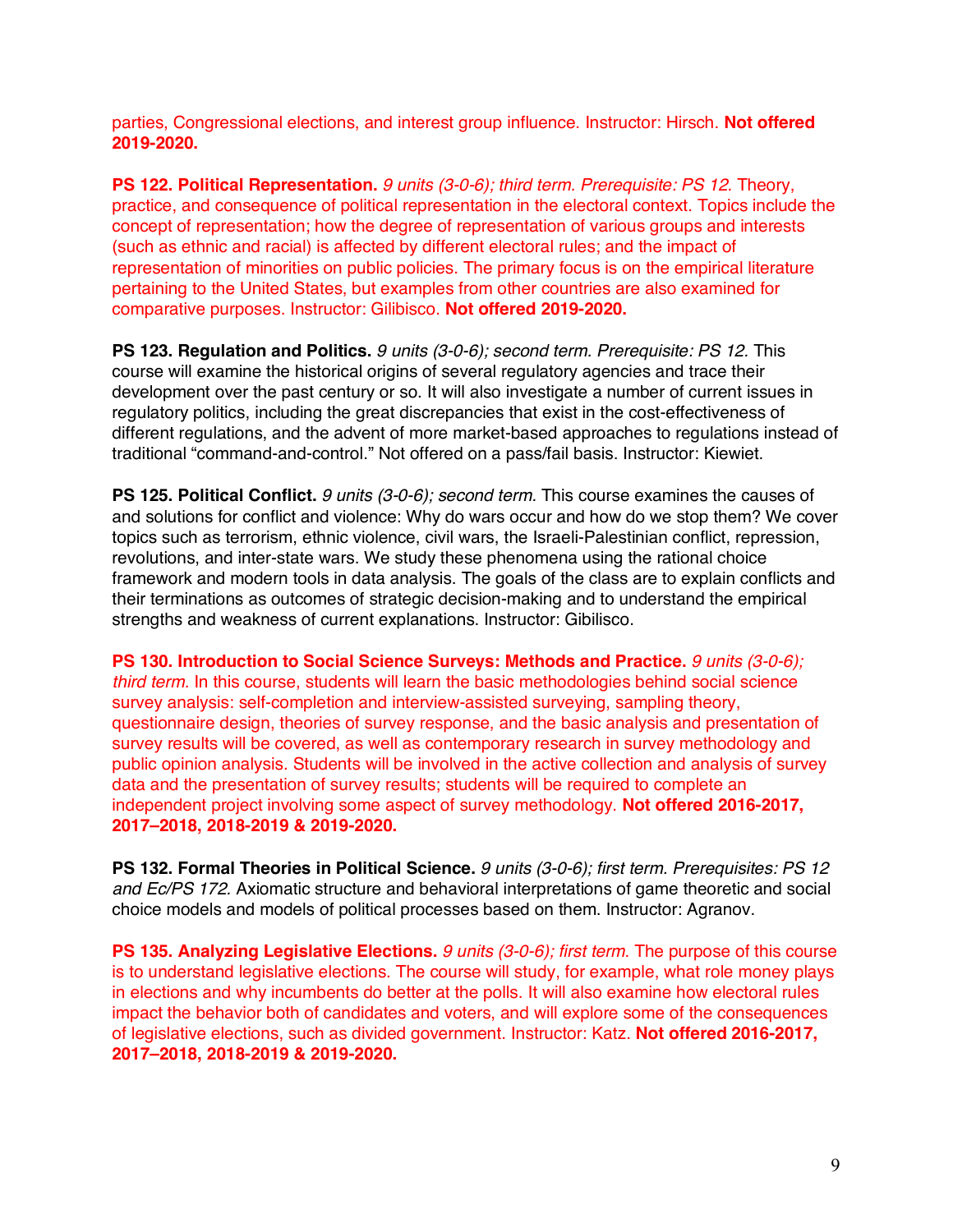**PS/SS 139. Comparative Politics.** *9 units (3-0-6); third term. Prerequisites: PS 12.* The politics of non-American political systems with an emphasis on their electoral systems and methodologies for assessing their compliance with democratic standards. Students will be expected to develop data sets appropriate to analyzing elections in individual countries and offering an assessment of the pervasiveness of fraud in those elections. The student's grade will be determined by a final written report reporting the methodology and results of their analysis. Instructor: Lopez-Moctezuma. Note: not offered 2016–17.

**PS 141 ab. A History of Budgetary Politics in the United States.** *9 units (3-0-6); second, third terms.* This class will examine budgetary conflict at key junctures in U.S. history. Topics include the struggle to establish a viable fiscal system in the early days of the Republic, the ante bellum tariff, the "pension politics" of the post-Civil War era, the growth of the American welfare state, and the battle over tax and entitlement reform in the 1980s and 1990s. Instructor: Kiewiet.

**PS/Ec 172. Game Theory.** *9 units (3-0-6); third term. Prerequisites: Ec 11 or PS 12* This course is an introduction to non-cooperative game theory, with applications to political science and economics. It covers the theories of normal-form games and extensive-form games, and introduces solutions concepts that are relevant for situations of complete and incomplete information. The basic theory of repeated games is introduced. Applications are to auction theory and asymmetric information in trading models, cheap talk and voting rules in congress, among many others. Instructor: Tamuz.

# **PSYCHOLOGY**

**Psy 13. Introduction to Cognitive Neuroscience.** *9 units (3-0-6); third term.* This course will provide an introduction to what we know about the fascinating link between the brain, the mind, and behavior. We will start with a basic review of the brain as a biological organ, its evolution, development, and its basic operations including visual and others senses. Next, we will discuss how the brain gives rise to a wide variety of complex behaviors, memory, social and emotional behaviors. The course will finally introduce students to the wider neurophilosophical questions concerning freewill, death and morality. Instructor: Mobbs.

**Psy 25. Reading and Research in Psychology.** *Units to be determined by the instructor. Not available for credit toward humanities–social science requirement.* Written report required. Graded pass/fail. **Not offered 2017–18, 2018-2019 & 2019-2020.**

**Psy 90. Applied Neuropsychology of Learning.** *9 units (3-0-6); first term.* An introduction to the neuropsychological mechanisms associated with learning and creativity, and to how different factors and behaviors impede and enhance them. No previous coursework in psychology or neuroscience is required. The course includes labs in which the students will test various hypothesis about their own learning processes. Graded or P/F. Note that this course can be used to fulfill the overall HSS core requirements, but does not count towards the introductory or advanced social science requirement. **Not offered 2018-2019 & 2019-2020.**

**Psy 101. Selected Topics in Psychology.** *Units to be determined by arrangement with the instructor; offered by announcement.* Instructor: Staff.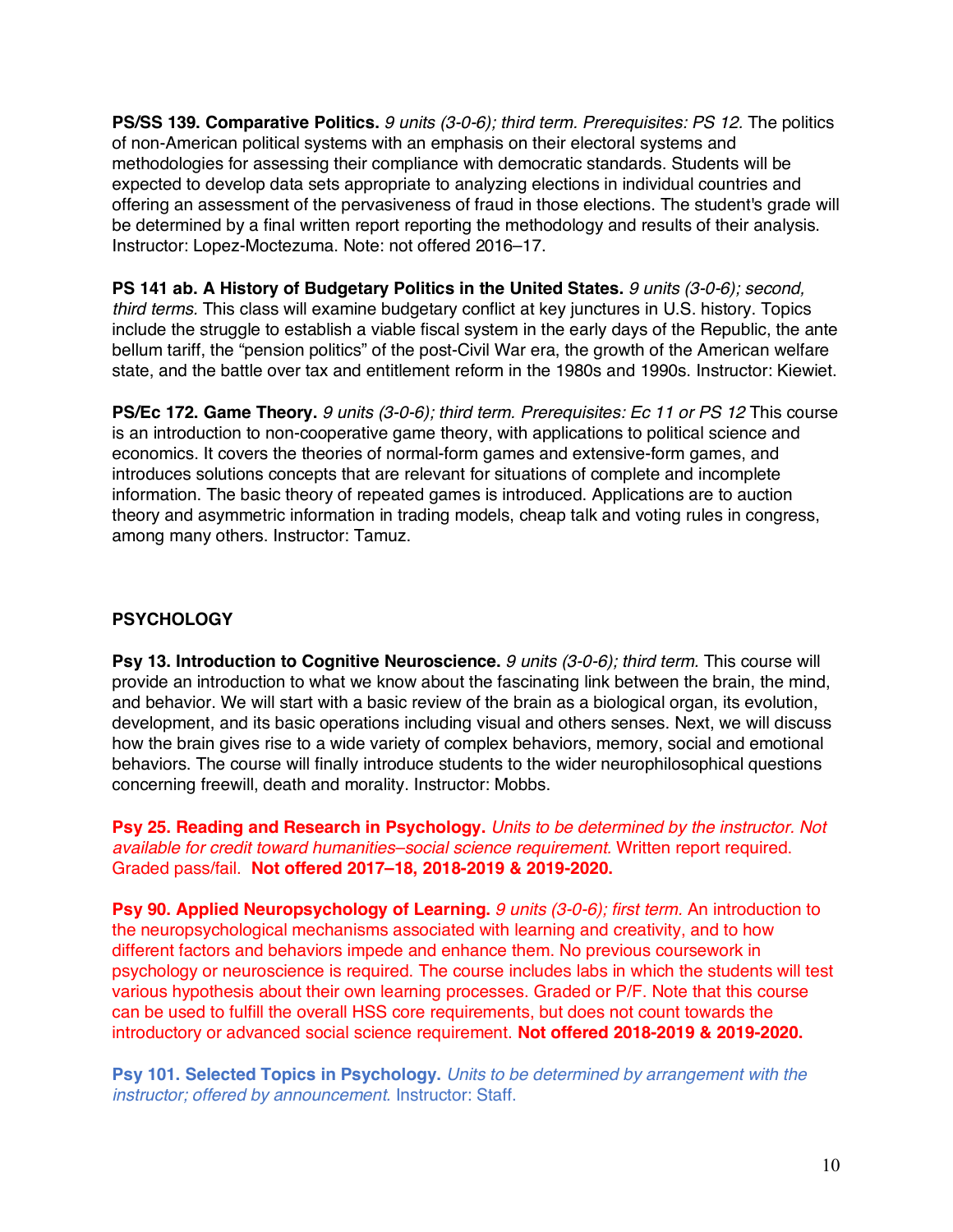**CNS/SS/Psy/Bi 102 ab. Brains, Minds, and Society.** *9 units (3-0-6); second, third terms. Prerequisites: Bi/CNS/NB 150 and CNS/Bi/Ph/CS/NB 187, or instructor's permission.* Introduction to the computations made by the brain during economic and social decision making and their neural substrates. First quarter: Reinforcement learning. Unconscious and conscious processing. Emotion. Behavioral economics. Goal-directed and habit learning. Facial processing in social neuroscience. Second quarter: History and mechanisms of reinforcement. Associative learning. Mentalizing and strategic thinking. Neural basis of prosociality. Exploration-exploitation tradeoff. Functions of basal ganglia. Instructor: Adolphs, Camerer, O'Doherty.

**Psy/CNS 105 a. Frontiers in Neuroeconomics.** *5 units (1.5-0-3.5); second term.* The new discipline of Neuroeconomics seeks to understand the mechanisms underlying human choice behavior, born out of a confluence of approaches derived from Psychology, Neuroscience and Economics. This seminar will consider a variety of emerging themes in this new field. Some of the topics we will address include the neural bases of reward and motivation, the neural representation of utility and risk, neural systems for inter-temporal choice, goals vs habits, and strategic interactions. We will also spend time evaluating various forms of computational and theoretical models that underpin the field such as reinforcement-learning, Bayesian models and race to barrier models. Each week we will focus on key papers and/or book chapters illustrating the relevant concepts. Instructor: O'Doherty.

**Psy 115. Social Psychology.** *9 units (3-0-6); first term.* The study of how people think about other people and behave toward or around others. Topics include social cognition and emotions (theory of mind and empathy), their development from childhood to old age, impairments in social functions, altruism and cooperation, social groups (ingroup and outgroup), attribution and stereotypes. The class also presents evidence on how these social phenomena are implemented in the human brain and introduces behavioral and neuroscientific methods used in social psychology and social neuroscience. Instructor: Dubois.

**Psy 125. Reading and Research in Psychology.** Same as Psy 25, but for graduate credit. *Not available for credit toward humanities–social science requirement.* 

**Psy/CNS 130. Introduction to Human Memory.** *9 units (3-0-6); second term.* The course offers an overview of experimental findings and theoretical issues in the study of human memory. Topics include iconic and echoic memory, working memory, spatial memory, implicit learning and memory; forgetting: facts vs. skills, memory for faces; retrieval: recall vs. recognition, context-dependent memory, semantic memory, spreading activation models and connectionist networks, memory and emotion, infantile amnesia, memory development, and amnesia. **Not offered 2017–18, 2018-2019 & 2019-2020.**

**CNS/Psy/Bi 131. The Psychology of Learning and Motivation.** *9 units (3-0-6); second term.* This course will serve as an introduction to basic concepts, findings, and theory from the field of behavioral psychology, covering areas such as principles of classical conditioning, blocking and conditioned inhibition, models of classical conditioning, instrumental conditioning, reinforcement schedules, punishment and avoidance learning. The course will track the development of ideas from the beginnings of behavioral psychology in the early 20th century to contemporary learning theory. **Not offered 2016-2017, 2017–2018, 2018-2019 & 2019-2020.**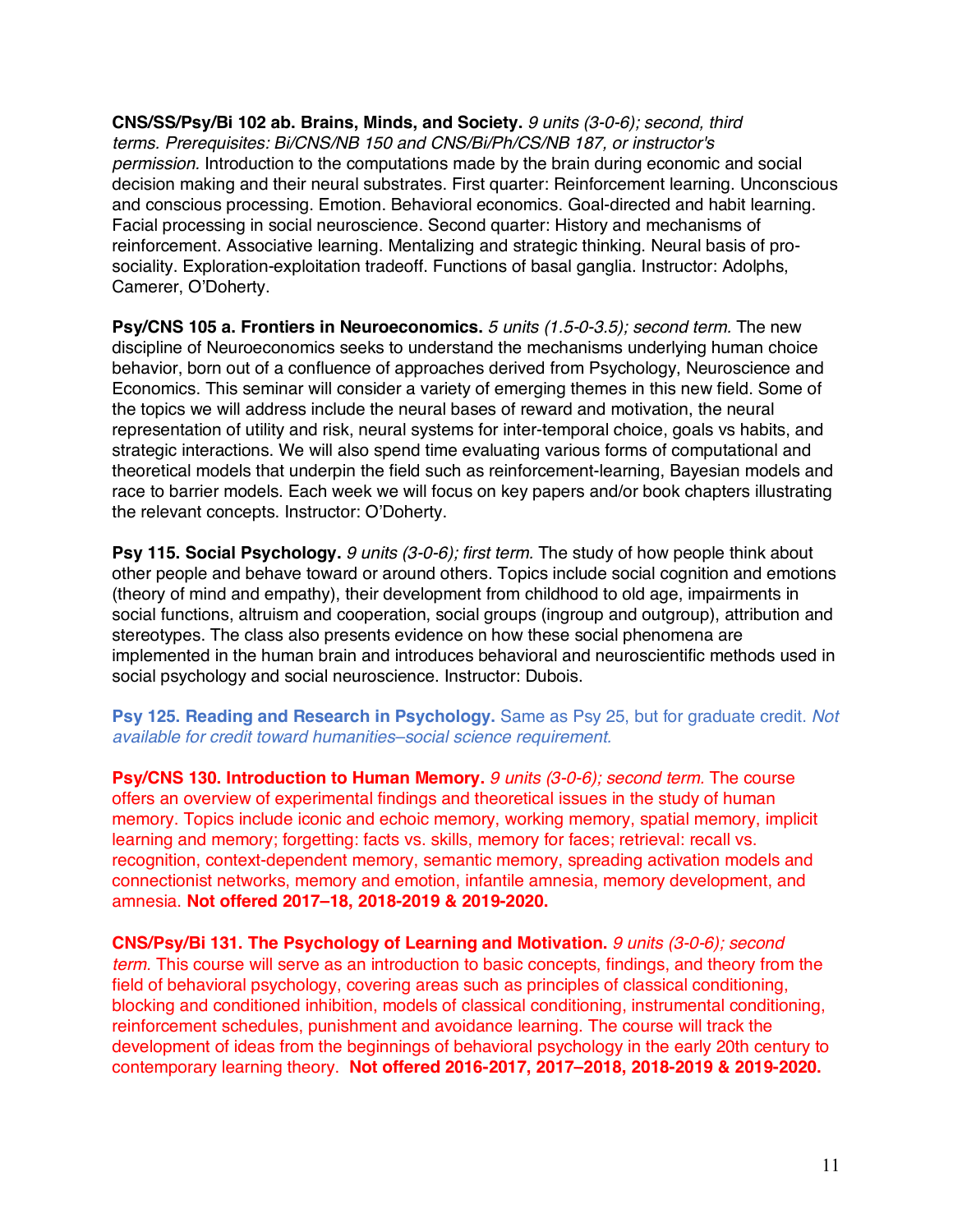**Psy 133. Computation, Cognition and Consciousness. 9** *units (3-0-6); second term.* This course will critically examine the impact of recent advances in computational neuroscience for central problems of philosophy of mind. Beginning with a historical overview of computationalism (the thesis that mental states are computational states), the course will examine how psychological explanation may be understood in computational terms across a variety of levels of description, from sub-neuronal and single neuroncomputation to circuit and network levels. Specific issues will include: whether computation provides unifying psychological principles across species; whether specific mental states such as pain are computational states; digital/analog computation, dynamical systems, and mental representation; whether conscious experience can be understood as a computational process. **Not offered 2017–18, 2018-2019 & 2019-2020.**

**Bi/CNS/NB/Psy 150. Introduction to Neuroscience.** *10 units (4-0-6): third term.* General principles of the function and organization of nervous systems, providing both an overview of the subject and a foundation for advanced courses. Topics include the physical and chemical bases for action potentials, synaptic transmission, and sensory transduction; anatomy; development; sensory and motor pathways; memory and learning at the molecular, cellular, and systems level; and the neuroscience of brain diseases.Instructors: Adolphs, Lester.

**Pl/CNS/NB/Bi/Psy 161. Consciousness.** *9 units (3-0-6): third term.* One of the last great challenges to our understanding of the world concerns conscious experience. What exactly is it? How is it caused or constituted? And how does it connect with the rest of our science? This course will cover philosophy of mind, cognitive psychology, and cognitive neuroscience in a mixture of lectures and in-class discussion. There are no formal pre-requisites, but background in philosophy (equivalent to PI41, PI110) and in neuroscience (equivalent to BI/CNS 150) is strongly recommended and students with such background will be preferentially considered. Limited to 20. Instructors: Eberhardt, Adolphs.

**CNS/Bi/SS/Psy 176. Cognition.** *9 units (4-0-5); third term* he cornerstone of current progress in understanding the mind, the brain, and the relationship between the two is the study of human and animal cognition. This course will provide an in-depth survey and analysis of behavioral observations, theoretical accounts, computational models, patient data, electrophysiological studies, and brain-imaging results on mental capacities such as attention, memory, emotion, object representation, language, and cognitive development. Instructor: Shimojo. **Not offered 2019-2020.**

### **SOCIAL SCIENCE**

**SS 101. Selected Topics in Social Science.** *Units to be determined by arrangement with the instructor; offered by announcement.* Not available for social science credit unless specifically approved by social science faculty. Instructors: Staff, visiting lecturers..

**H/SS 124. Problems in Historical Demography.** *9 units (3-0-6); first term.* Birth, marriage, and death—the most basic events in people's lives—are inextricably linked to larger economic and social phenomena. An understanding of these basic events can thus shed light on the economic and social world inhabited by people in the past. In this course students will be introduced to the sources and methods used by historical demographers to construct demographic measures for past populations. In addition, the course will cover a broad range of problems in historical demography, including